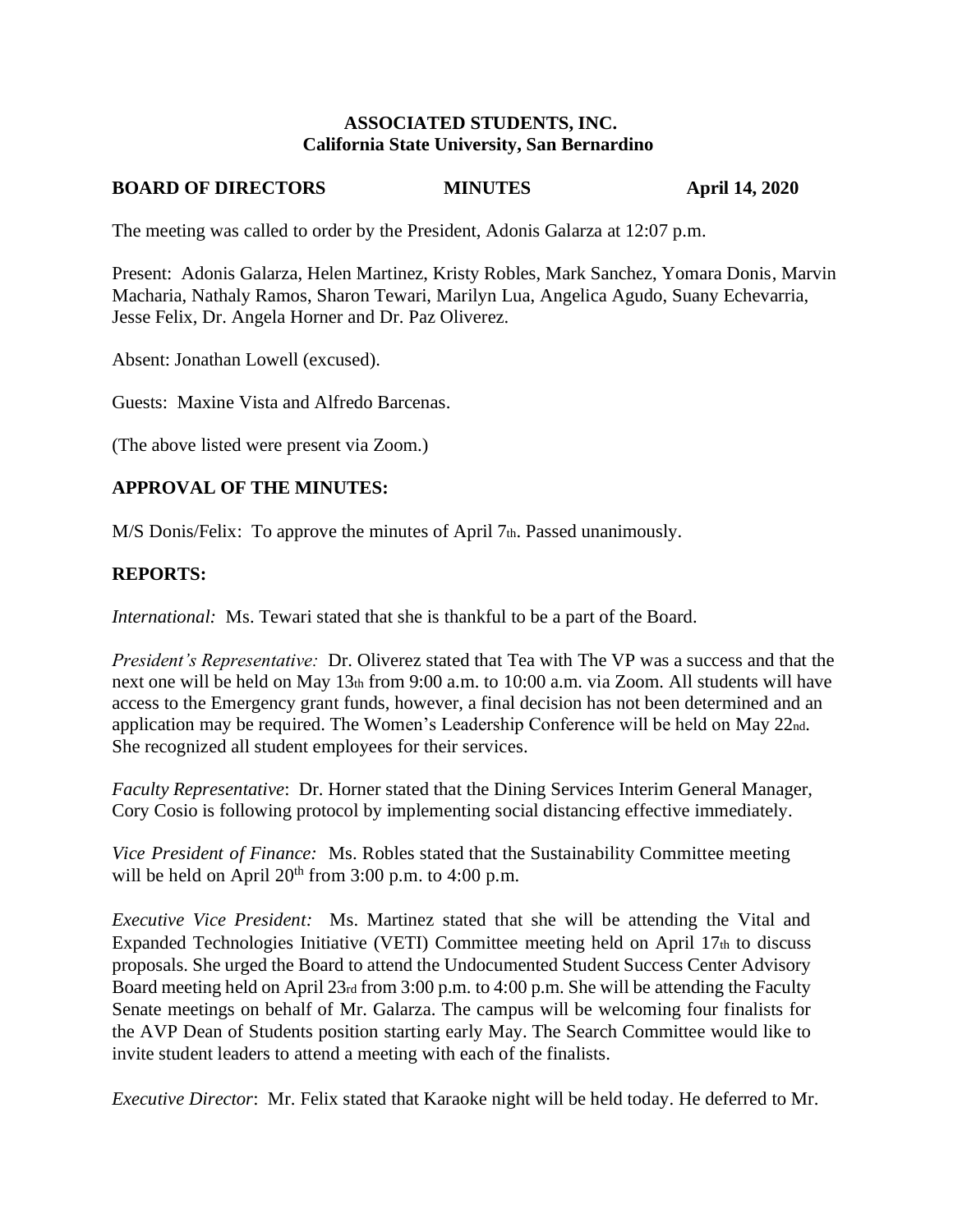Barcenas who gave a detailed report on behalf of the Student Advocates and explained that Ms. Hammond has emailed a report for Legislative Affairs.

*President:* Mr. Galarza welcomed Ms. Tewari to the Board. He stated that last week, the Executives Officers met and launched their Welcome video. He met with Dr. Oliverez to discuss the \$13,000,000.00 grant.

# **ADOPTION OF AGENDA:**

M/S Felix/Echevarria: To vote on adoption of agenda. Passed unanimously.

### **OLD BUSINESS:**

# **BD 53-20 M/S Agudo/Ramos: Revision of the ASI Howl Grant Policy. (Second Reading)**

Mr. Felix stated that students did not have the opportunity to apply for Howl Grant. He recommended that the Board alter eligibility to allow students to receive the funds. He added that all clubs and organizations which are OSE chartered would be funded based on OSE policies.

Discussion followed with questions from the Board.

M/S Felix/Donis: To strike the following: *Section 1, Subsection b:* "Clubs and Organizations must file a Howl Grant application (2) weeks prior to the Spring ASI general election. Failure to submit the required application by the given deadline will result in ineligibility to receive funding."

*Section 1, Subsection c:* "All applications must be submitted by a financially responsible representative of the club or Organization."

#### Passed.

*Section 3, Subsection a:* M/S Felix/Donis: To replace the following: "Clubs and Organizations who successfully file an application for the Howl Grant will be placed on the ASI general election ballot" with "All Clubs and Organizations that are currently chartered with the office of student engagement will be placed on the ASI general election ballot." Passed*.*

Ms. Robles recommended striking Section 2, Subsection e and f due to the current Pandemic since the timeline does not allow students to have access to the funds.

*Section 2, Subsection e and Subsection f:*

M/S Felix/Lua: To strike the following: *Section 2, Subsection e:* "Funds are available to the organization beginning July 1st of the following fiscal year and are available for expenses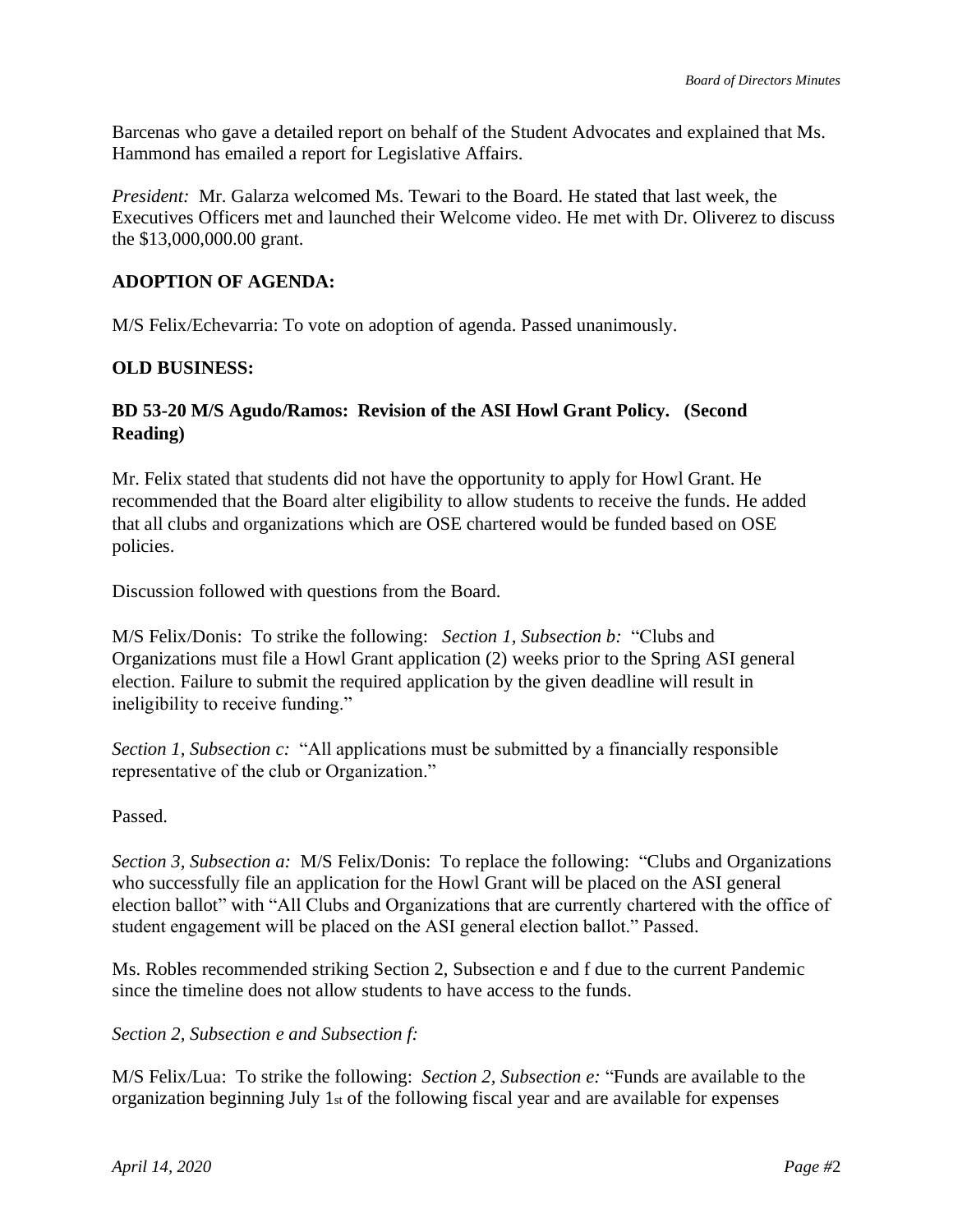incurred through June 1st of the same fiscal year."

*Section 2, Subsection f: "*All disbursement requests are due no later than June 1st."

Passed.

Vote on motion as amended passed (11/0/0).

### **NEW BUSINESS:**

### **BD 55-20 M/S Felix/Donis: Resolution on the California State University of San Bernardino Grade Policy Considerations in Response to COVID-19.**

Mr. Felix stated that ASI understands that a decision to allow students the option to seek Credit/No Credit for their coursework is not an easy decision due to potential negative impacts on certain groups of students; and ASI hopes that the recommendations hereinafter, alleviate some of the stressors and create options under the special circumstances of the COVID-19 pandemic.

Discussion followed with questions from the Board.

M/S Oliverez/Felix: To amend the item to include Dr. Lesley Davidson-Boyd in distribution of resolution. Passed (11/0/0).

Mr. Felix recommended adding, "Resolved, the campus will take all necessary actions to ensure that students interested in exercising the credit/no-credit option are fully informed of the externalities of their decisions."

Mr. Macharia inquired if a specific department can be added to take necessary action in the resolved recommended.

Ms. Donis stated that adding a specific department may cause an overload of work for that department.

Dr. Oliverez added that it is shared responsibility to different departments.

Mr. Galarza recommend adding, "Resolved, should a letter grade policy be enacted by California State University San Bernardino, The Associated Student Inc. calls for the partnership of all campus departments to ensure that students are fully informed of the externalities of their decisions."

Dr. Horner suggested adding, "for their majors, and potential postgraduate programs."